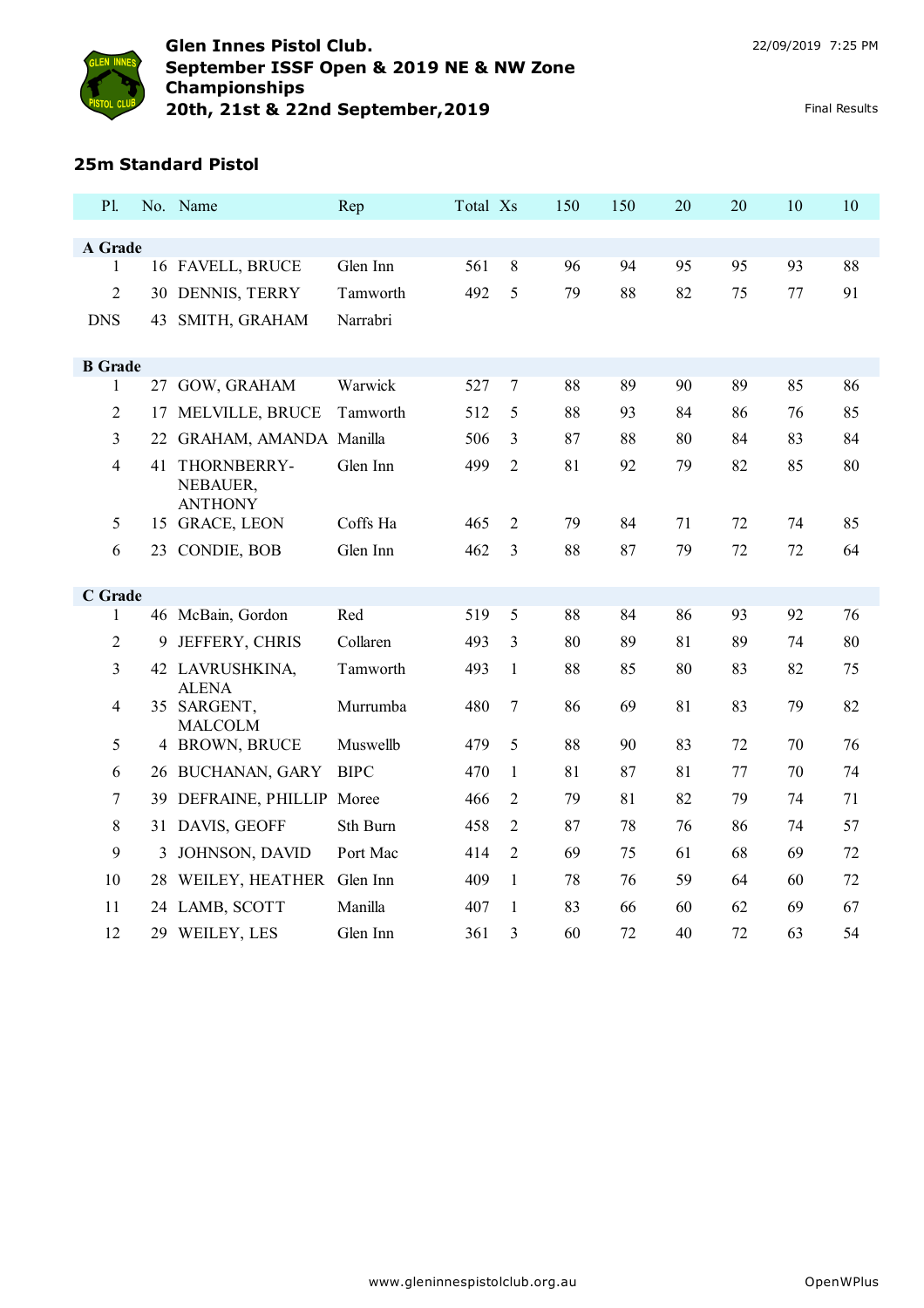#### **25m Standard Pistol**

| <b>P1.</b>     |    | No. Name                             | Rep      | Total Xs |                  | 150 | 150 | 20 | 20 | 10 | 10 |
|----------------|----|--------------------------------------|----------|----------|------------------|-----|-----|----|----|----|----|
|                |    |                                      |          |          |                  |     |     |    |    |    |    |
| C Grade Cont.  |    |                                      |          |          |                  |     |     |    |    |    |    |
|                |    | 11 HERRING, GILLIAN Glen Inn         |          |          |                  |     |     |    |    |    |    |
| <b>D</b> Grade |    |                                      |          |          |                  |     |     |    |    |    |    |
| $*1$           |    | 14 DEISENBERGER,<br><b>SEBASTIAN</b> | Lightnin | 503      | 6                | 84  | 88  | 87 | 87 | 81 | 76 |
| $\overline{2}$ |    | 37 VERSTEGEN,<br><b>AGNES</b>        | Dubbo    | 485      | 3                | 78  | 82  | 86 | 79 | 82 | 78 |
| 3              |    | 13 DEISENBERGER,<br><b>HANNELORE</b> | Lightnin | 465      | $\overline{2}$   | 79  | 88  | 80 | 72 | 79 | 67 |
| $\overline{4}$ |    | 21 ADAMS, MICHAEL                    | Tamworth | 460      | 6                | 79  | 74  | 68 | 72 | 88 | 79 |
| 5              | 5  | HIGGINS, KATIE                       | Cessnock | 459      | 1                | 84  | 85  | 74 | 71 | 76 | 69 |
| 6              |    | 32 NICAISSE,<br><b>VALERIE</b>       | Clarence | 457      | 1                | 87  | 83  | 72 | 70 | 78 | 67 |
| 7              |    | 36 LARARD, DAVID                     | Collaren | 454      | $\overline{2}$   | 80  | 85  | 83 | 75 | 64 | 67 |
| 8              | 10 | CAGNEY, ALEX                         | Cessnock | 449      | 4                | 82  | 67  | 78 | 85 | 59 | 78 |
| 9              | 40 | TOM, KRISTYN                         | Glen Inn | 447      | $\overline{4}$   | 81  | 85  | 70 | 72 | 72 | 67 |
| 10             | 18 | DUNN, TREVOR                         | Warwick  | 437      | 3                | 78  | 90  | 75 | 61 | 74 | 59 |
| 11             | 8  | <b>MACRAE, ROSS</b>                  | Glen Inn | 434      | 1                | 84  | 70  | 65 | 75 | 69 | 71 |
| 12             |    | 33 DELMAS, JEAN-<br><b>MARIE</b>     | Clarence | 416      | 2                | 51  | 72  | 76 | 68 | 75 | 74 |
| 13             |    | 2 IZARD, BEVERLEY Port Mac           |          | 391      | $\overline{2}$   | 71  | 57  | 69 | 66 | 60 | 68 |
| 14             |    | 34 SARGENT,<br><b>MONICA</b>         | Murrumba | 378      | $\theta$         | 80  | 69  | 60 | 66 | 47 | 56 |
| 15             |    | 6 HARGRAVE,<br><b>CHARLEE</b>        | Cessnock | 349      | $\theta$         | 62  | 60  | 65 | 60 | 50 | 52 |
| 16             | 7  | JENNISON, ROY                        | Glen Inn | 174      | $\boldsymbol{0}$ | 25  | 38  | 40 | 19 | 38 | 14 |
|                | 12 | SPENCER,<br><b>HOWARD</b>            | Glen Inn |          |                  |     |     |    |    |    |    |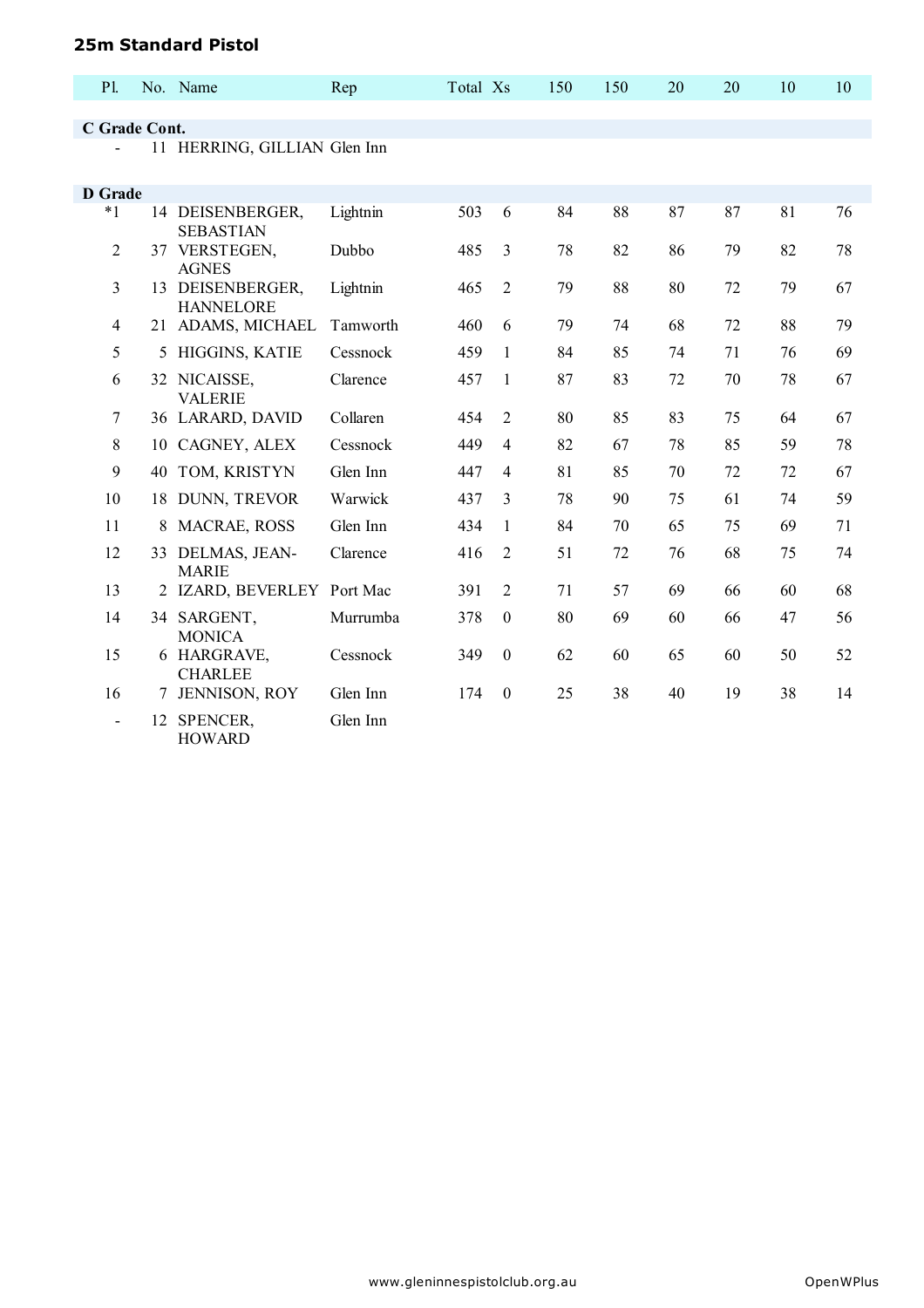

## **25m Rapid Fire Pistol**

| <b>Pl.</b>     |    | No. Name                                      | Rep          | Total Xs |                | 8  | 6  | 4  |     | 8  | 6  | $\overline{4}$ |     |
|----------------|----|-----------------------------------------------|--------------|----------|----------------|----|----|----|-----|----|----|----------------|-----|
|                |    |                                               |              |          |                |    |    |    |     |    |    |                |     |
| A Grade        |    |                                               |              |          |                |    |    |    |     |    |    |                |     |
| $*1$           |    | 16 FAVELL, BRUCE Glen Inn                     |              | 575      | 8              | 97 | 97 | 93 | 287 | 98 | 96 | 94             | 288 |
| $\overline{2}$ |    | 45 SCHOFIELD,<br><b>TIM</b>                   | Armidale     | 541      | 8              | 94 | 96 | 80 | 270 | 95 | 95 | 81             | 271 |
| 3              |    | 44 SCHOFIELD,<br><b>TREVOR</b>                | Armidale     | 496      | $\overline{7}$ | 91 | 85 | 73 | 249 | 88 | 84 | 75             | 247 |
| <b>DNS</b>     | 43 | SMITH,<br><b>GRAHAM</b>                       | Narrabri     |          |                |    |    |    |     |    |    |                |     |
| <b>B</b> Grade |    |                                               |              |          |                |    |    |    |     |    |    |                |     |
| 1              | 41 | THORNBERRY-<br>NEBAUER,                       | Glen Inn     | 455      | 3              | 84 | 77 | 62 | 223 | 91 | 79 | 62             | 232 |
| $\overline{c}$ |    | <b>ANTHONY</b><br>12 SPENCER,                 | Glen Inn     | 447      | 6              | 74 | 76 | 69 | 219 | 83 | 76 | 69             | 228 |
|                |    | <b>HOWARD</b>                                 |              |          |                |    |    |    |     |    |    |                |     |
| C Grade        |    |                                               |              |          |                |    |    |    |     |    |    |                |     |
| 1              |    | 9 JEFFERY, CHRIS Collaren                     |              | 505      | $\tau$         | 94 | 89 | 63 | 246 | 93 | 89 | 77             | 259 |
| 2              |    | 46 McBain, Gordon                             | Red          | 502      | 6              | 88 | 88 | 73 | 249 | 94 | 85 | 74             | 253 |
| 3              |    | 17 MELVILLE,<br><b>BRUCE</b>                  | Tamworth     | 474      | 1              | 89 | 77 | 77 | 243 | 84 | 86 | 61             | 231 |
| 4              |    | 39 DEFRAINE,<br><b>PHILLIP</b>                | Moree        | 473      | 2              | 86 | 88 | 78 | 252 | 75 | 82 | 64             | 221 |
| 5              |    | 23 CONDIE, BOB                                | Glen Inn     | 451      | 1              | 83 | 76 | 64 | 223 | 88 | 83 | 57             | 228 |
| 6              |    | 15 GRACE, LEON                                | Coffs Ha     | 413      | 4              | 87 | 86 | 45 | 218 | 82 | 48 | 65             | 195 |
| 7              |    | 31 DAVIS, GEOFF                               | Sth Burn     | 401      | $\overline{2}$ | 79 | 66 | 54 | 199 | 78 | 69 | 55             | 202 |
| <b>D</b> Grade |    |                                               |              |          |                |    |    |    |     |    |    |                |     |
| $*_{1}$        |    | 36 LARARD, DAVID Collaren                     |              | 493      | 3              | 88 | 77 | 87 | 252 | 89 | 82 | 70             | 241 |
| $*_{2}$        |    | 21 ADAMS,                                     | Tamworth     | 471      | $\overline{2}$ | 75 | 87 | 66 | 228 | 83 | 85 | 75             | 243 |
|                |    | <b>MICHAEL</b>                                |              |          |                |    |    |    |     |    |    |                |     |
| 3              |    | 13 DEISENBERGER, Lightnin<br><b>HANNELORE</b> |              | 464      | $\overline{2}$ | 86 | 90 | 67 | 243 | 81 | 76 | 64             | 221 |
| $\overline{4}$ |    | 1 HINES, MAX                                  | <b>CLDPC</b> | 463      | $\overline{2}$ | 91 | 81 | 60 | 232 | 85 | 91 | 55             | 231 |
| 5              |    | 40 TOM, KRISTYN                               | Glen Inn     | 449      | $\overline{7}$ | 94 | 80 | 59 | 233 | 73 | 79 | 64             | 216 |
| 6              |    | 18 DUNN, TREVOR Warwick                       |              | 434      | 2              | 82 | 59 | 61 | 202 | 68 | 83 | 81             | 232 |
| 7              |    | 10 CAGNEY, ALEX Cessnock                      |              | 410      | 2              | 84 | 66 | 59 | 209 | 85 | 64 | 52             | 201 |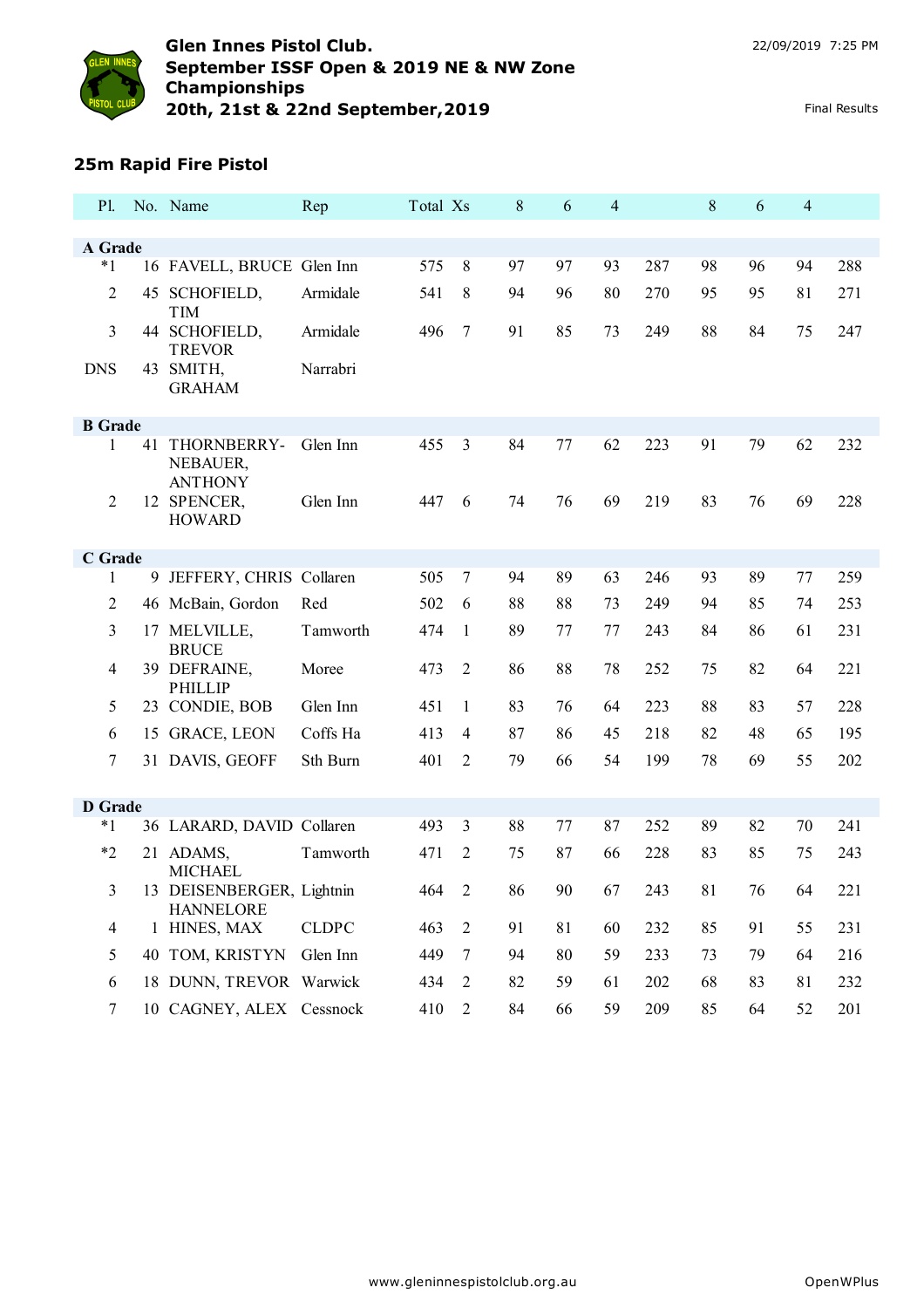# **25m Rapid Fire Pistol**

| P1.           |    | No. Name                                      | Rep         | Total Xs |   | 8  | 6  | $\overline{4}$ |     | 8  | 6  | 4  |     |
|---------------|----|-----------------------------------------------|-------------|----------|---|----|----|----------------|-----|----|----|----|-----|
| D Grade Cont. |    |                                               |             |          |   |    |    |                |     |    |    |    |     |
|               |    |                                               |             |          |   |    |    |                |     |    |    |    |     |
| 8             |    | 24 LAMB, SCOTT                                | Manilla     | 410      |   | 84 | 75 | 70             | 229 | 63 | 83 | 35 | 181 |
| 9             |    | 14 DEISENBERGER, Lightnin<br><b>SEBASTIAN</b> |             | 392      | 3 | 70 | 73 | 56             | 199 | 65 | 79 | 49 | 193 |
| 10            | 37 | VERSTEGEN,<br><b>AGNES</b>                    | Dubbo       | 349      | 2 | 63 | 51 | 49             | 163 | 72 | 80 | 34 | 186 |
| 11            |    | HERRING,<br>GILLIAN                           | Glen<br>Inn | 195      |   | 84 | 68 | 43             | 195 |    |    |    |     |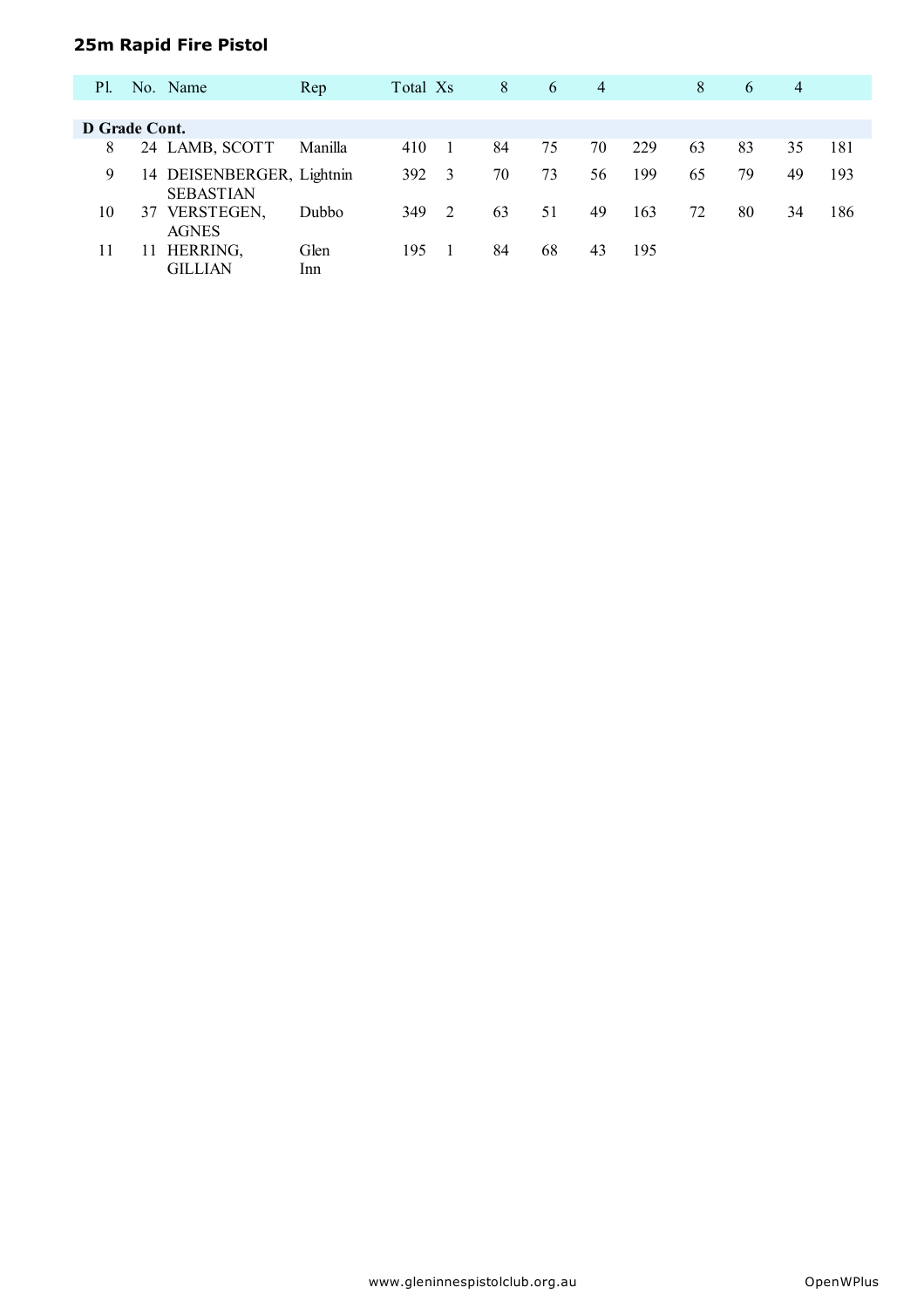

## **50m Pistol**

| <b>P1.</b>     |    | No. Name                                        | Rep         | Total Xs |                | $\mathbf{1}$ | $\overline{2}$ | 3  | $\overline{4}$ | 5  | 6  |
|----------------|----|-------------------------------------------------|-------------|----------|----------------|--------------|----------------|----|----------------|----|----|
|                |    |                                                 |             |          |                |              |                |    |                |    |    |
| A Grade<br>1   |    | 16 FAVELL, BRUCE                                | Glen Inn    | 528      | 6              | 88           | 85             | 89 | 88             | 89 | 89 |
| <b>DNS</b>     |    | 30 DENNIS, TERRY                                | Tamworth    |          |                |              |                |    |                |    |    |
|                |    |                                                 |             |          |                |              |                |    |                |    |    |
| <b>B</b> Grade |    |                                                 |             |          |                |              |                |    |                |    |    |
| 1              |    | 23 CONDIE, BOB                                  | Glen Inn    | 452      | 3              | 74           | 72             | 79 | 76             | 67 | 84 |
|                |    |                                                 |             |          |                |              |                |    |                |    |    |
| C Grade<br>1   | 17 | MELVILLE, BRUCE                                 | Tamworth    | 479      | 5              | 81           | 82             | 90 | 64             | 81 | 81 |
|                |    |                                                 |             |          |                |              |                |    |                |    |    |
| 2              |    | 35 SARGENT,<br><b>MALCOLM</b>                   | Murrumba    | 446      | $\overline{4}$ | 63           | 77             | 73 | 82             | 76 | 75 |
| 3              |    | 4 BROWN, BRUCE                                  | Muswellb    | 433      | 3              | 78           | 64             | 73 | 71             | 65 | 82 |
| $\overline{4}$ |    | 15 GRACE, LEON                                  | Coffs Ha    | 432      | 4              | 70           | 76             | 66 | 69             | 82 | 69 |
| 5              |    | 31 DAVIS, GEOFF                                 | Sth Burn    | 421      | 2              | 70           | 73             | 73 | 72             | 64 | 69 |
| 6              | 9  | JEFFERY, CHRIS                                  | Collaren    | 420      | 2              | 63           | 68             | 67 | 76             | 76 | 70 |
| <b>DNS</b>     |    | 22 GRAHAM, AMANDA Manilla                       |             |          |                |              |                |    |                |    |    |
|                |    |                                                 |             |          |                |              |                |    |                |    |    |
| <b>D</b> Grade |    |                                                 |             |          |                |              |                |    |                |    |    |
| 1              |    | 46 McBain, Gordon                               | Red         | 459      | $\overline{2}$ | 75           | 77             | 69 | 83             | 79 | 76 |
| $\overline{2}$ |    | 10 CAGNEY, ALEX                                 | Cessnock    | 433      | $\mathbf{0}$   | 71           | 79             | 65 | 67             | 75 | 76 |
| 3              |    | 24 LAMB, SCOTT                                  | Manilla     | 410      | 1              | 65           | 70             | 66 | 67             | 71 | 71 |
| $\overline{4}$ |    | 14 DEISENBERGER,                                | Lightnin    | 368      | 1              | 64           | 60             | 55 | 56             | 70 | 63 |
| 5              |    | <b>SEBASTIAN</b><br>12 SPENCER, HOWARD Glen Inn |             | 350      | $\mathbf{1}$   | 71           | 47             | 64 | 43             | 50 | 75 |
| 6              | 21 | ADAMS, MICHAEL                                  | Tamworth    | 350      | 1              | 51           | 67             | 50 | 41             | 70 | 71 |
|                |    |                                                 |             |          |                |              |                |    |                |    |    |
| 7              |    | 18 DUNN, TREVOR                                 | Warwick     | 342      | $\theta$       | 60           | 64             | 54 | 54             | 61 | 49 |
| 8              |    | 37 VERSTEGEN,<br><b>AGNES</b>                   | Dubbo       | 318      | 1              | 56           | 59             | 47 | 56             | 46 | 54 |
| 9              | 8  | <b>MACRAE, ROSS</b>                             | Glen Inn    | 295      | $\overline{c}$ | 48           | 36             | 42 | 48             | 54 | 67 |
| <b>DNS</b>     |    | 25 BUCHANAN,<br><b>LYNDA</b>                    | <b>BIPC</b> |          |                |              |                |    |                |    |    |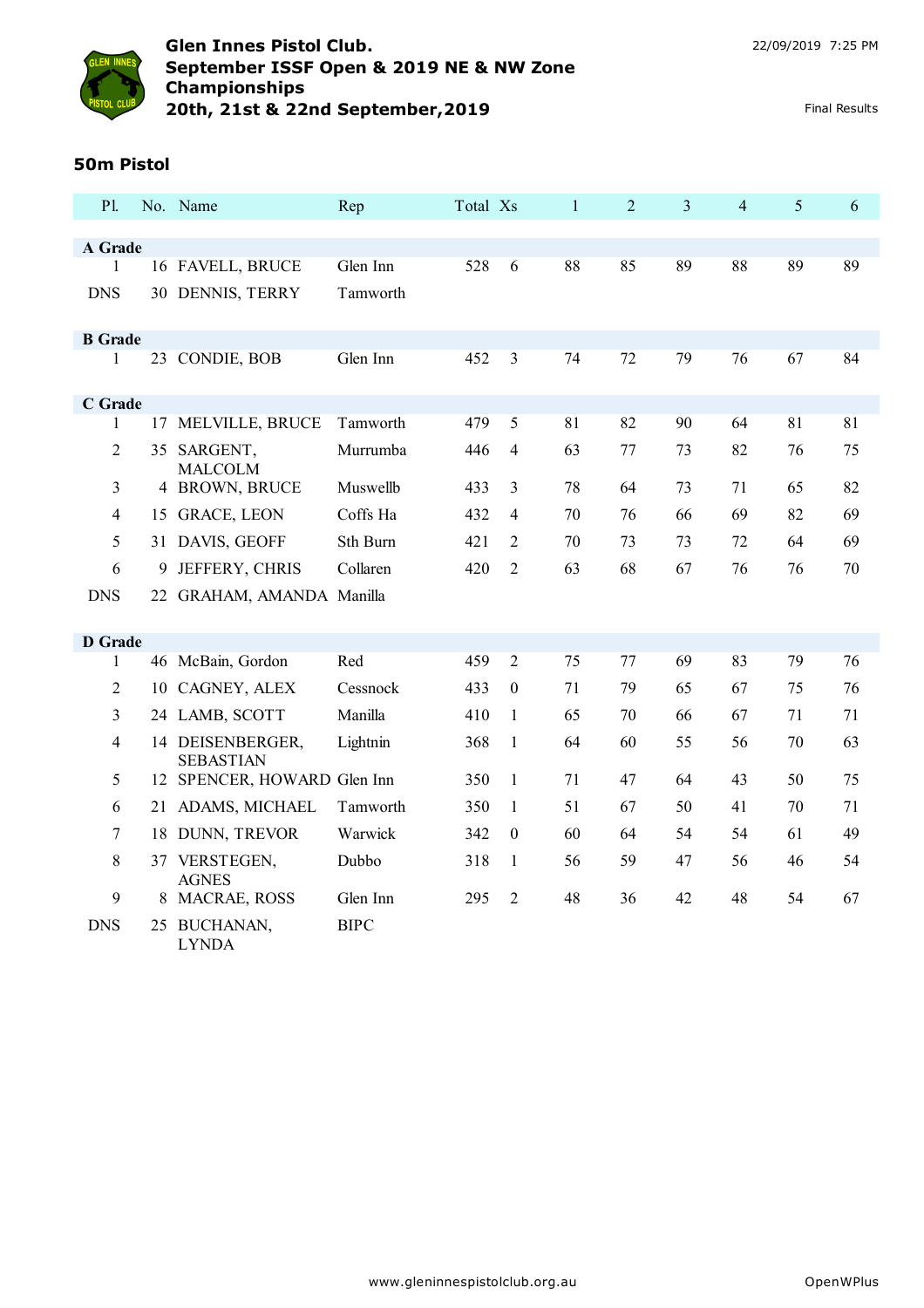

#### **25m Centre Fire Pistol**

| <b>P1.</b>     |    | No. Name                       | Rep          | Total Xs |                | $\mathbf{1}$ | $\overline{2}$ | 3  |     | $\overline{4}$ | 5  | 6  |     |
|----------------|----|--------------------------------|--------------|----------|----------------|--------------|----------------|----|-----|----------------|----|----|-----|
|                |    |                                |              |          |                |              |                |    |     |                |    |    |     |
| A Grade        |    |                                |              |          |                |              |                | 95 |     |                |    |    |     |
| 1              |    | 45 SCHOFIELD, TIM              | Armidale     | 562      | 8              | 93           | 95             |    | 283 | 94             | 93 | 92 | 279 |
| 2              |    | 44 SCHOFIELD,<br><b>TREVOR</b> | Armidale     | 537      | 7              | 91           | 94             | 88 | 273 | 89             | 93 | 82 | 264 |
| 3              |    | 30 DENNIS, TERRY               | Tamworth     | 508      | $\overline{4}$ | 88           | 88             | 81 | 257 | 81             | 85 | 85 | 251 |
| <b>B</b> Grade |    |                                |              |          |                |              |                |    |     |                |    |    |     |
| 1              | 9  | JEFFERY, CHRIS                 | Collaren     | 510      | $\overline{2}$ | 82           | 86             | 76 | 244 | 91             | 87 | 88 | 266 |
| 2              | 17 | MELVILLE, BRUCE                | Tamworth     | 503      | 6              | 85           | 90             | 92 | 267 | 80             | 77 | 79 | 236 |
| 3              |    | 27 GOW, GRAHAM                 | Warwick      | 481      | 6              | 86           | 83             | 86 | 255 | 82             | 93 | 51 | 226 |
| 4              |    | 15 GRACE, LEON                 | Coffs Ha     | 466      | $\overline{4}$ | 80           | 83             | 67 | 230 | 74             | 78 | 84 | 236 |
| 5              |    | 23 CONDIE, BOB                 | Glen Inn     | 460      | 4              | 79           | 74             | 86 | 239 | 67             | 71 | 83 | 221 |
| C Grade        |    |                                |              |          |                |              |                |    |     |                |    |    |     |
| 1              |    | 10 CAGNEY, ALEX                | Cessnock     | 516      | 8              | 86           | 84             | 87 | 257 | 87             | 81 | 91 | 259 |
| 2              |    | 35 SARGENT,<br><b>MALCOLM</b>  | Murrumba     | 512      | 6              | 85           | 86             | 86 | 257 | 86             | 85 | 84 | 255 |
| 3              |    | 39 DEFRAINE, PHILLIP           | Moree        | 503      | 6              | 82           | 85             | 89 | 256 | 89             | 75 | 83 | 247 |
| 4              |    | 31 DAVIS, GEOFF                | Sth Burn     | 502      | 7              | 72           | 87             | 78 | 237 | 88             | 91 | 86 | 265 |
| 5              |    | 36 LARARD, DAVID               | Collaren     | 488      | 4              | 82           | 81             | 75 | 238 | 87             | 89 | 74 | 250 |
| 6              |    | 1 HINES, MAX                   | <b>CLDPC</b> | 487      | 7              | 86           | 82             | 79 | 247 | 74             | 90 | 76 | 240 |
| 7              |    | 4 BROWN, BRUCE                 | Muswellb     | 484      | 3              | 91           | 89             | 84 | 264 | 83             | 71 | 66 | 220 |
| 8              |    | 3 JOHNSON, DAVID               | Port Mac     | 421      | 3              | 60           | 85             | 66 | 211 | 82             | 68 | 60 | 210 |
|                |    |                                |              |          |                |              |                |    |     |                |    |    |     |
| <b>D</b> Grade |    |                                | Warwick      |          |                |              |                |    |     |                |    |    |     |
| $\mathbf{1}$   |    | 18 DUNN, TREVOR                |              | 453      | 5              | 74           | 66             | 73 | 213 | 82             | 72 | 86 | 240 |
| $\overline{c}$ |    | 12 SPENCER, HOWARD             | Glen Inn     | 427      | $\overline{4}$ | 54           | 67             | 79 | 200 | 78             | 74 | 75 | 227 |
| 3              |    | 2 IZARD, BEVERLEY              | Port Mac     | 423      | 1              | 77           | 73             | 67 | 217 | 64             | 72 | 70 | 206 |
| 4              |    | 8 MACRAE, ROSS                 | Glen Inn     | 399      | $\mathbf{1}$   | 67           | 68             | 69 | 204 | 69             | 58 | 68 | 195 |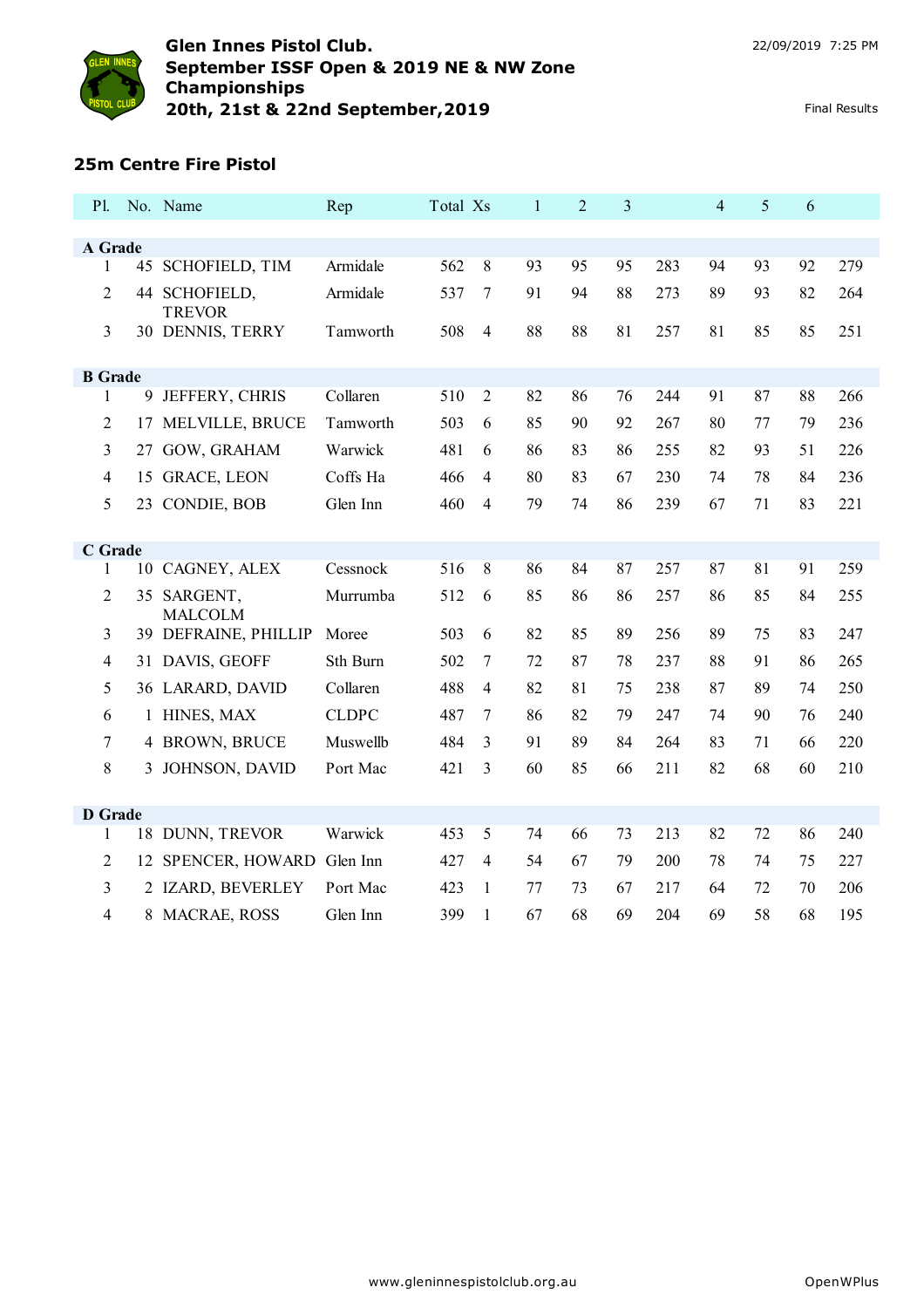#### **25m Centre Fire Pistol**

| P1.           | No. Name                                      | Rep | Total Xs |    | $1 \quad 2 \quad 3$ |    |     | 4  | $\mathcal{D}$ | $\sigma$ |     |
|---------------|-----------------------------------------------|-----|----------|----|---------------------|----|-----|----|---------------|----------|-----|
| D Grade Cont. |                                               |     |          |    |                     |    |     |    |               |          |     |
|               | 14 DEISENBERGER, Lightnin<br><b>SEBASTIAN</b> |     | 386      | 64 | 58                  | 57 | 179 | 70 | 62            | 75       | 207 |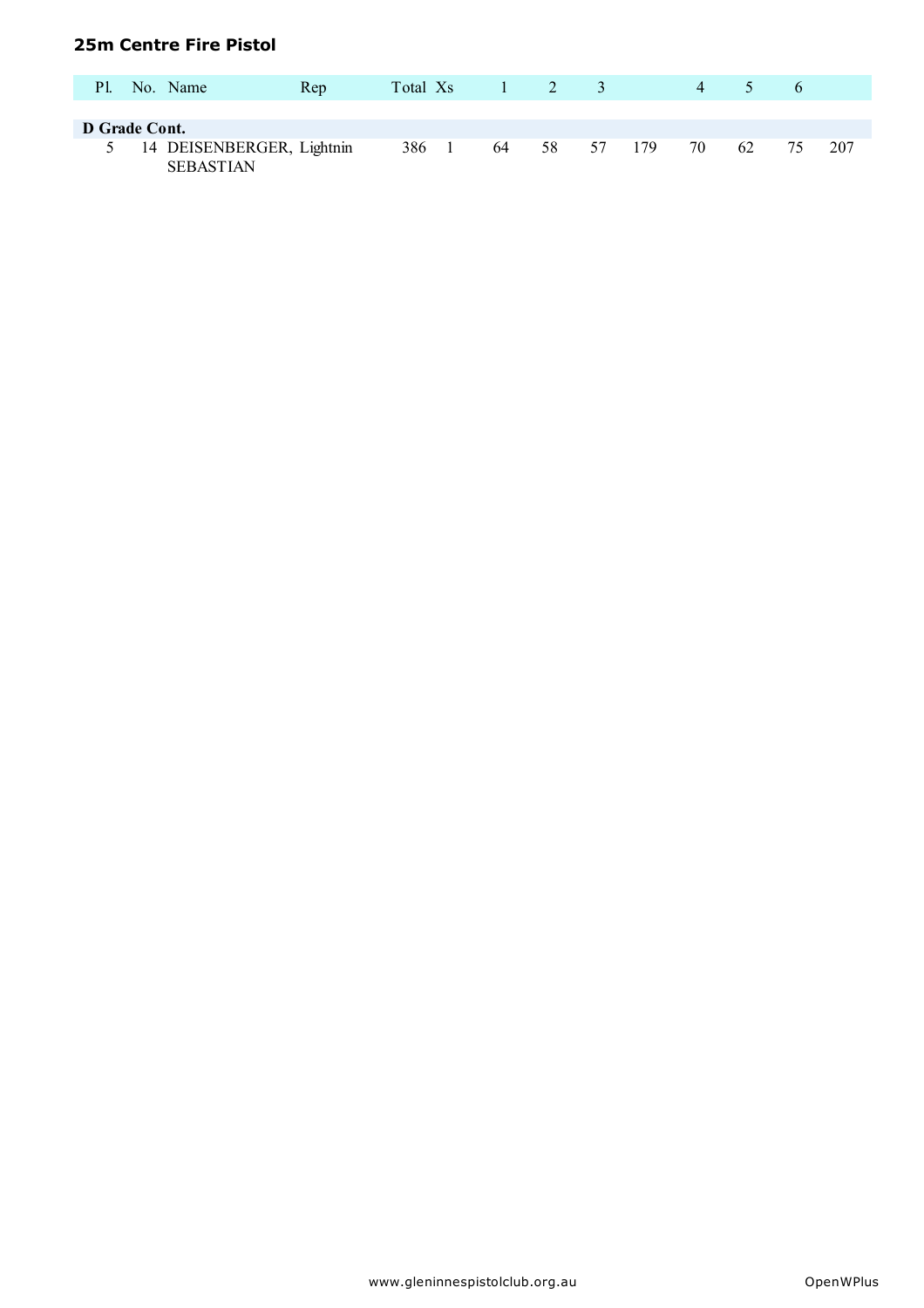

## **10m Air Pistol Men**

| P1.            |    | No. Name                          | Rep          | Total Xs |                  | $\mathbf{1}$ | $\overline{2}$ | 3  | $\overline{4}$ | 5  | 6  |
|----------------|----|-----------------------------------|--------------|----------|------------------|--------------|----------------|----|----------------|----|----|
| A Grade        |    |                                   |              |          |                  |              |                |    |                |    |    |
| $\mathbf{1}$   |    | 16 FAVELL, BRUCE                  | Glen Inn     | 566      | 10               | 95           | 95             | 94 | 93             | 94 | 95 |
| $\overline{2}$ |    | 20 HOGG, MAX                      | Tamworth     | 492      | 3                | 86           | 84             | 78 | 79             | 80 | 85 |
| 3              |    | 30 DENNIS, TERRY                  | Tamworth     | 487      | $\boldsymbol{0}$ | 79           | 80             | 84 | 82             | 78 | 84 |
| <b>DNS</b>     | 43 | SMITH, GRAHAM                     | Narrabri     |          |                  |              |                |    |                |    |    |
|                |    |                                   |              |          |                  |              |                |    |                |    |    |
| <b>B</b> Grade |    |                                   |              |          |                  |              |                |    |                |    |    |
| 1              | 17 | MELVILLE, BRUCE                   | Tamworth     | 526      | $\boldsymbol{0}$ | 87           | 85             | 88 | 90             | 88 | 88 |
| $\overline{2}$ |    | 15 GRACE, LEON                    | Coffs Ha     | 520      | $\boldsymbol{0}$ | 90           | 83             | 85 | 84             | 86 | 92 |
| 3              | 27 | GOW, GRAHAM                       | Warwick      | 506      | $\mathbf{0}$     | 84           | 85             | 84 | 84             | 82 | 87 |
| $\overline{4}$ | 23 | CONDIE, BOB                       | Glen Inn     | 502      | $\overline{4}$   | 84           | 80             | 85 | 83             | 85 | 85 |
| 5              | 41 | THORNBERRY-<br>NEBAUER,           | Glen Inn     | 496      | $\boldsymbol{0}$ | 81           | 84             | 83 | 81             | 82 | 85 |
|                |    | <b>ANTHONY</b>                    |              |          |                  |              |                |    |                |    |    |
| C Grade        |    |                                   |              |          |                  |              |                |    |                |    |    |
| 1              |    | 46 McBain, Gordon                 | Red          | 523      | 3                | 82           | 91             | 87 | 91             | 86 | 86 |
| $\overline{2}$ | 4  | <b>BROWN, BRUCE</b>               | Muswellb     | 515      | 6                | 91           | 87             | 82 | 82             | 89 | 84 |
| 3              |    | 39 DEFRAINE, PHILLIP Moree        |              | 514      | $\mathbf{0}$     | 82           | 84             | 85 | 88             | 87 | 88 |
| $\overline{4}$ |    | 26 BUCHANAN, GARY                 | <b>BIPC</b>  | 512      | $\theta$         | 82           | 89             | 85 | 81             | 86 | 89 |
| 5              | 9  | JEFFERY, CHRIS                    | Collaren     | 508      | 4                | 90           | 79             | 88 | 84             | 87 | 80 |
| 6              |    | 35 SARGENT,                       | Murrumba     | 502      | $\mathbf{0}$     | 88           | 87             | 82 | 75             | 82 | 88 |
| 7              |    | <b>MALCOLM</b><br>10 CAGNEY, ALEX | Cessnock     | 501      | $\boldsymbol{0}$ | 83           | 76             | 84 | 86             | 86 | 86 |
| 8              |    | 1 HINES, MAX                      | <b>CLDPC</b> | 498      | $\mathbf{0}$     | 84           | 84             | 84 | 83             | 84 | 79 |
| 9              | 18 | DUNN, TREVOR                      | Warwick      | 494      | $\theta$         | 77           | 85             | 84 | 78             | 85 | 85 |
| 10             | 31 | DAVIS, GEOFF                      | Sth Burn     | 493      | $\mathbf{0}$     | 79           | 84             | 78 | 80             | 86 | 86 |
| 11             | 3  | JOHNSON, DAVID                    | Port Mac     | 476      | 2                | 86           | 75             | 76 | 79             | 83 | 77 |
| 12             |    | 12 SPENCER, HOWARD Glen Inn       |              | 466      | $\theta$         | 83           | 81             | 78 | 72             | 78 | 74 |
| 13             |    | 36 LARARD, DAVID                  | Collaren     | 464      | $\boldsymbol{0}$ | 87           | 77             | 68 | 82             | 77 | 73 |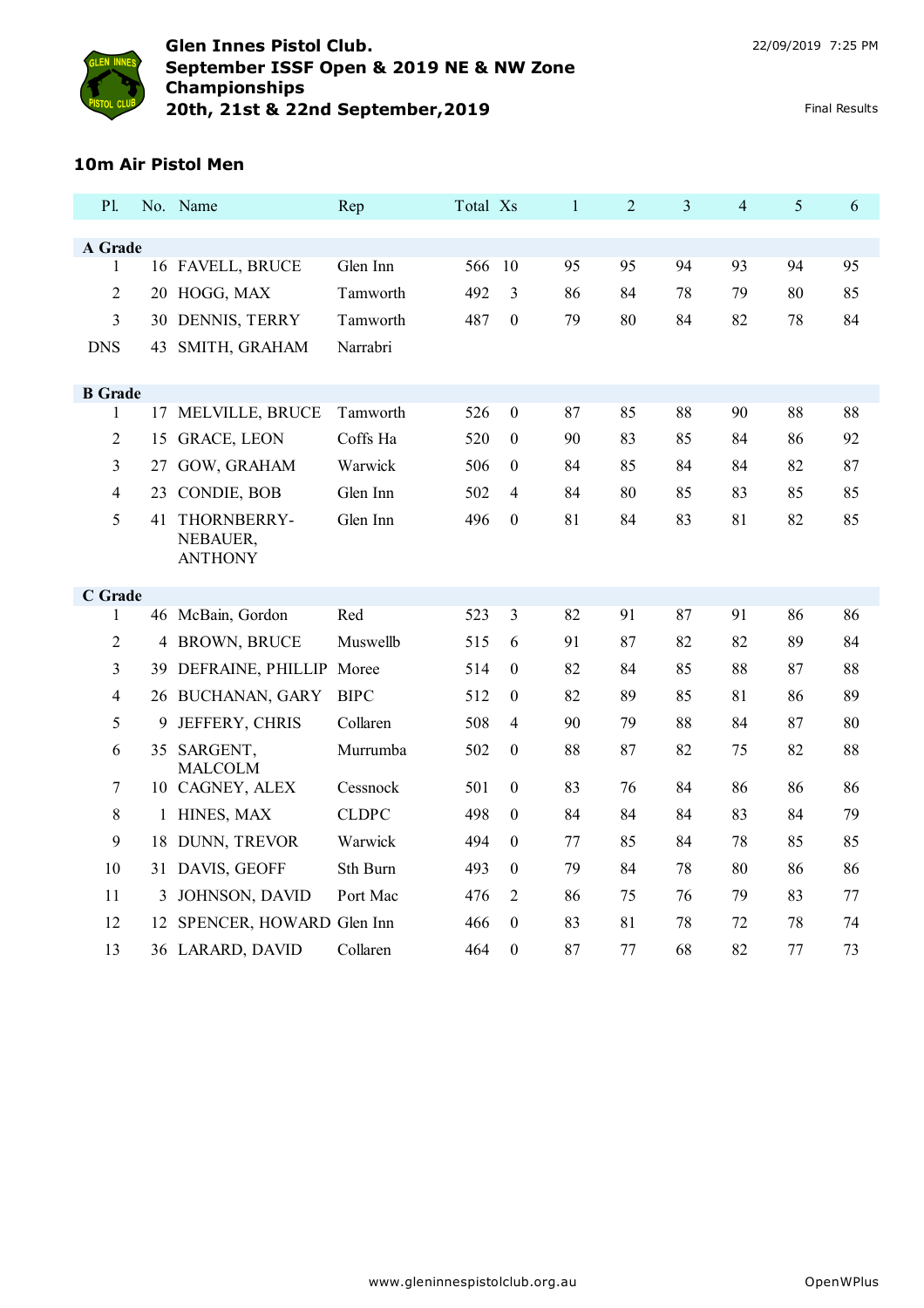#### **10m Air Pistol Men**

| P1.            |    | No. Name                          | Rep             | Total Xs |          | 1  | 2  | 3  | $\overline{4}$ | 5  | 6  |
|----------------|----|-----------------------------------|-----------------|----------|----------|----|----|----|----------------|----|----|
|                |    |                                   |                 |          |          |    |    |    |                |    |    |
| C Grade Cont.  |    |                                   |                 |          |          |    |    |    |                |    |    |
|                | 29 | WEILEY, LES                       | Glen Inn        |          |          |    |    |    |                |    |    |
| D Grade        |    |                                   |                 |          |          |    |    |    |                |    |    |
|                | 8  | <b>MACRAE, ROSS</b>               | Glen Inn        | 469      | 6        | 82 | 80 | 77 | 76             | 77 | 77 |
| 2              | 21 | ADAMS, MICHAEL                    | <b>Tamworth</b> | 466      | $\theta$ | 73 | 78 | 76 | 80             | 76 | 83 |
| 3              | 14 | DEISENBERGER,<br><b>SEBASTIAN</b> | Lightnin        | 459      | $\theta$ | 76 | 78 | 72 | 76             | 81 | 76 |
| $\overline{4}$ |    | 24 LAMB, SCOTT                    | Manilla         | 457      |          | 81 | 68 | 75 | 78             | 76 | 79 |
| 5              | 33 | DELMAS, JEAN-<br><b>MARIE</b>     | Clarence        | 453      |          | 71 | 72 | 80 | 76             | 80 | 74 |
| 6              |    | <b>JENNISON, ROY</b>              | Glen Inn        | 343      | $\theta$ | 56 | 40 | 59 | 64             | 64 | 60 |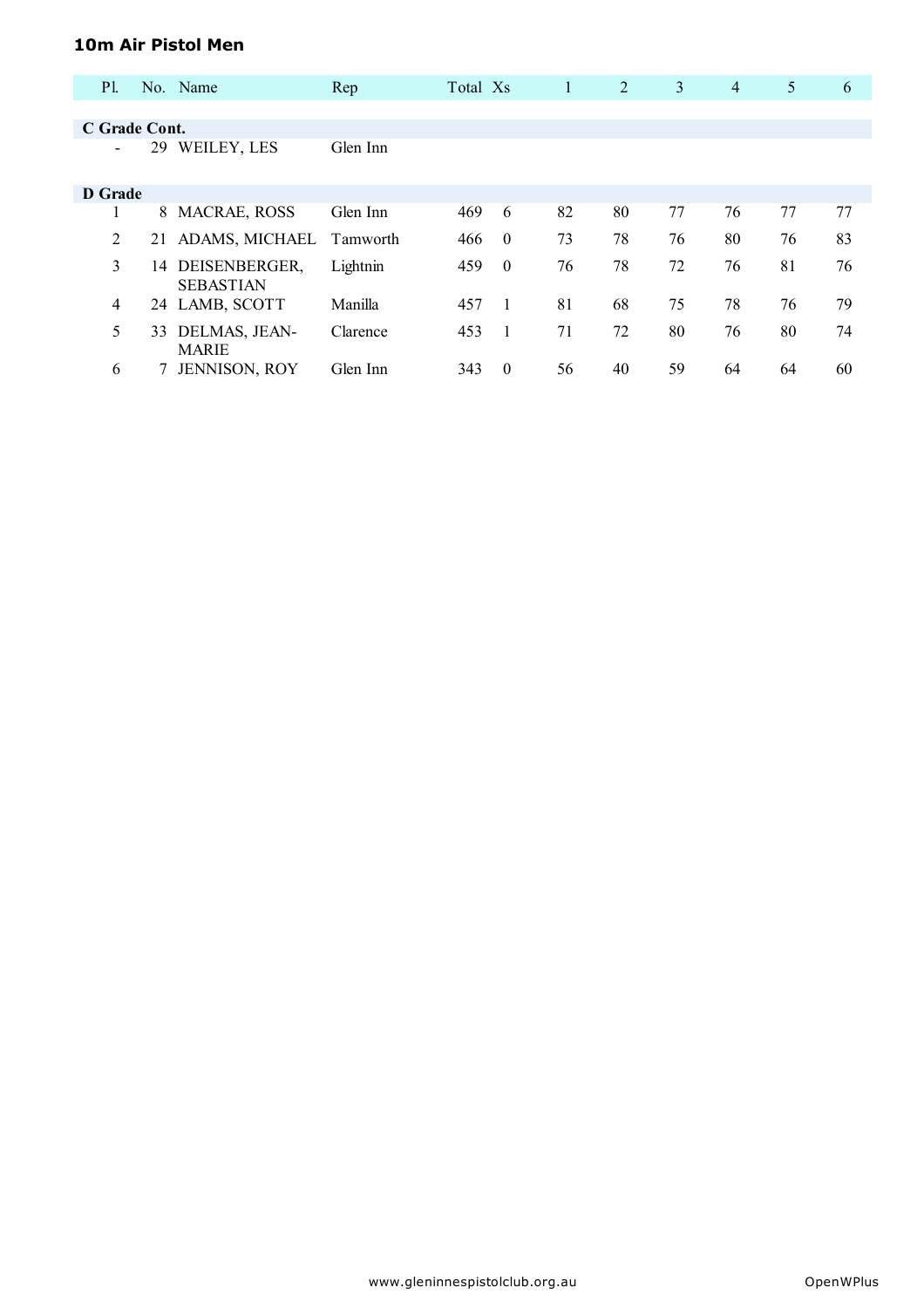

## **25m Pistol Men**

| <b>P</b> l. |    | No. Name                                           | Rep         | Total Xs |                | 1  | 2  | 3  |     | $\overline{4}$ | 5  | 6  |     |
|-------------|----|----------------------------------------------------|-------------|----------|----------------|----|----|----|-----|----------------|----|----|-----|
|             |    |                                                    |             |          |                |    |    |    |     |                |    |    |     |
| Open        |    |                                                    |             |          |                |    |    |    |     |                |    |    |     |
|             | 41 | THORNBERRY- Glen Inn<br>NEBAUER,<br><b>ANTHONY</b> |             | 535      | 9              | 85 | 97 | 93 | 275 | 79             | 88 | 93 | 260 |
| 2           |    | 46 McBain, Gordon Red                              |             | 528      | 7              | 78 | 90 | 90 | 258 | 86             | 93 | 91 | 270 |
| 3           |    | 26 BUCHANAN,<br><b>GARY</b>                        | <b>BIPC</b> | 527      | 3              | 88 | 88 | 85 | 261 | 89             | 86 | 91 | 266 |
| 4           | 21 | ADAMS,<br><b>MICHAEL</b>                           | Tamworth    | 523      | $\overline{4}$ | 90 | 86 | 79 | 255 | 82             | 90 | 96 | 268 |
| 5           | 29 | WEILEY, LES                                        | Glen Inn    | 421      |                | 66 | 78 | 75 | 219 | 66             | 72 | 64 | 202 |
| 6           |    | 24 LAMB, SCOTT                                     | Manilla     | 395      | 4              | 79 | 87 | 84 | 250 | 46             | 58 | 41 | 145 |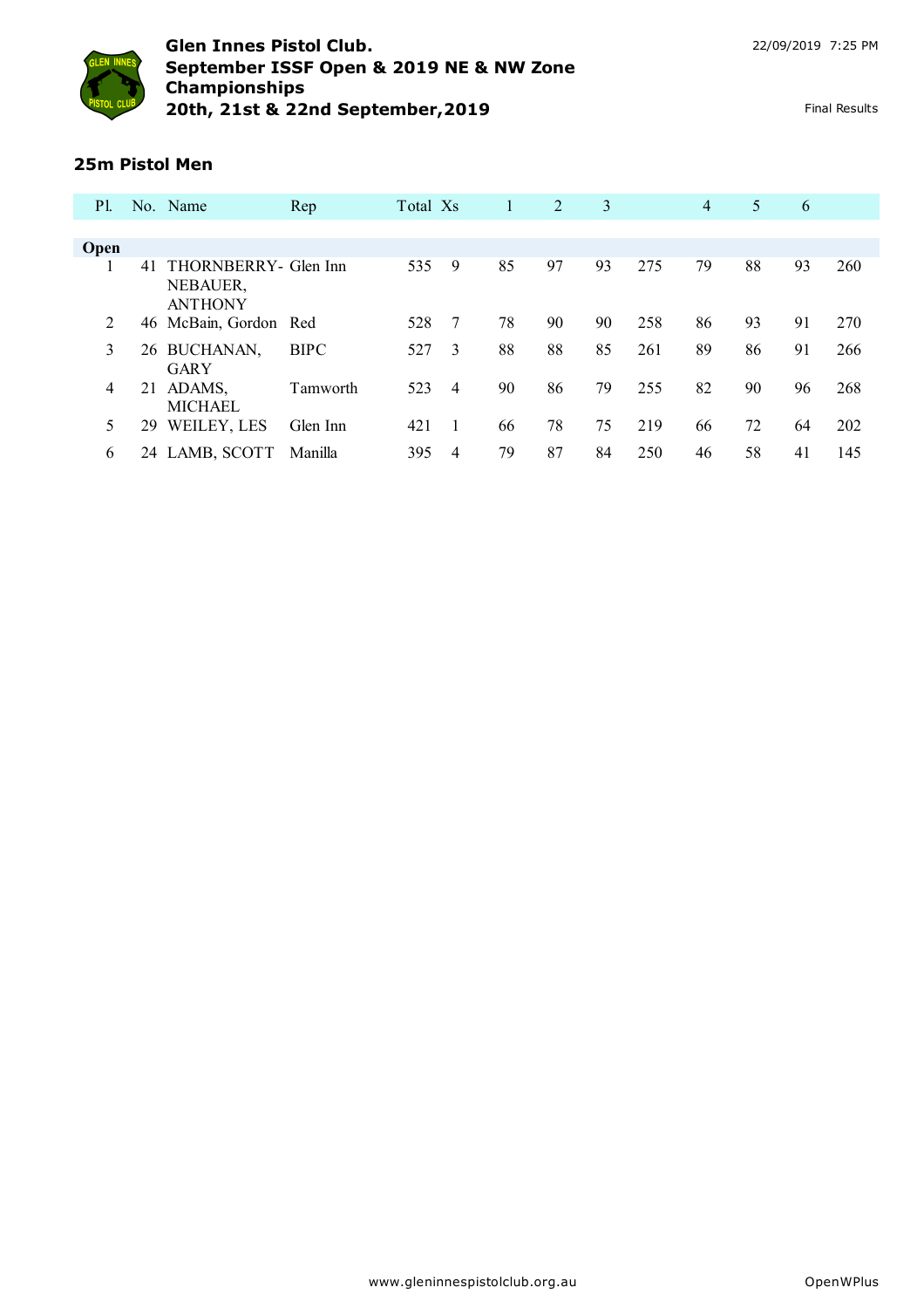

## **25m Pistol Women**

| P1.            |    | No. Name                                      | Rep         | Total Xs |                  | $\mathbf{1}$ | $\overline{2}$ | 3  |     | $\overline{4}$ | 5  | 6  |     |
|----------------|----|-----------------------------------------------|-------------|----------|------------------|--------------|----------------|----|-----|----------------|----|----|-----|
|                |    |                                               |             |          |                  |              |                |    |     |                |    |    |     |
| <b>B</b> Grade |    |                                               |             |          |                  |              |                |    |     |                |    |    |     |
| 1              | 22 | GRAHAM,<br><b>AMANDA</b>                      | Manilla     | 506      | $\overline{4}$   | 86           | 85             | 88 | 259 | 80             | 85 | 82 | 247 |
| 2              | 25 | BUCHANAN,<br><b>LYNDA</b>                     | <b>BIPC</b> | 506      | 3                | 80           | 79             | 82 | 241 | 90             | 90 | 85 | 265 |
| 3              |    | 11 HERRING,<br><b>GILLIAN</b>                 | Glen Inn    | 491      | 5                | 84           | 74             | 86 | 244 | 80             | 88 | 79 | 247 |
| $\overline{4}$ |    | 28 WEILEY,<br><b>HEATHER</b>                  | Glen Inn    | 459      | $\overline{3}$   | 71           | 76             | 64 | 211 | 80             | 86 | 82 | 248 |
| 5              |    | 5 HIGGINS, KATIE Cessnock                     |             | 456      | -1               | 82           | 69             | 76 | 227 | 72             | 80 | 77 | 229 |
| 6              |    | 19 HOGG, CLAIRE                               | Manilla     | 406      | $\boldsymbol{0}$ | 82           | 68             | 57 | 207 | 49             | 67 | 83 | 199 |
| C Grade        |    |                                               |             |          |                  |              |                |    |     |                |    |    |     |
| 1              |    | 37 VERSTEGEN,<br><b>AGNES</b>                 | Dubbo       | 514      | $\overline{2}$   | 89           | 86             | 78 | 253 | 85             | 89 | 87 | 261 |
| 2              | 40 | TOM, KRISTYN                                  | Glen Inn    | 510      | $\overline{4}$   | 81           | 88             | 87 | 256 | 87             | 82 | 85 | 254 |
| 3              |    | 13 DEISENBERGER, Lightnin<br><b>HANNELORE</b> |             | 449      | 1                | 77           | 74             | 74 | 225 | 65             | 75 | 84 | 224 |
| $\overline{4}$ |    | 34 SARGENT,<br><b>MONICA</b>                  | Murrumba    | 411      | 3                | 67           | 78             | 75 | 220 | 74             | 85 | 32 | 191 |
| <b>D</b> Grade |    |                                               |             |          |                  |              |                |    |     |                |    |    |     |
| $*1$           |    | 42 LAVRUSHKINA,<br><b>ALENA</b>               | Tamworth    | 534      | 6                | 83           | 90             | 92 | 265 | 89             | 89 | 91 | 269 |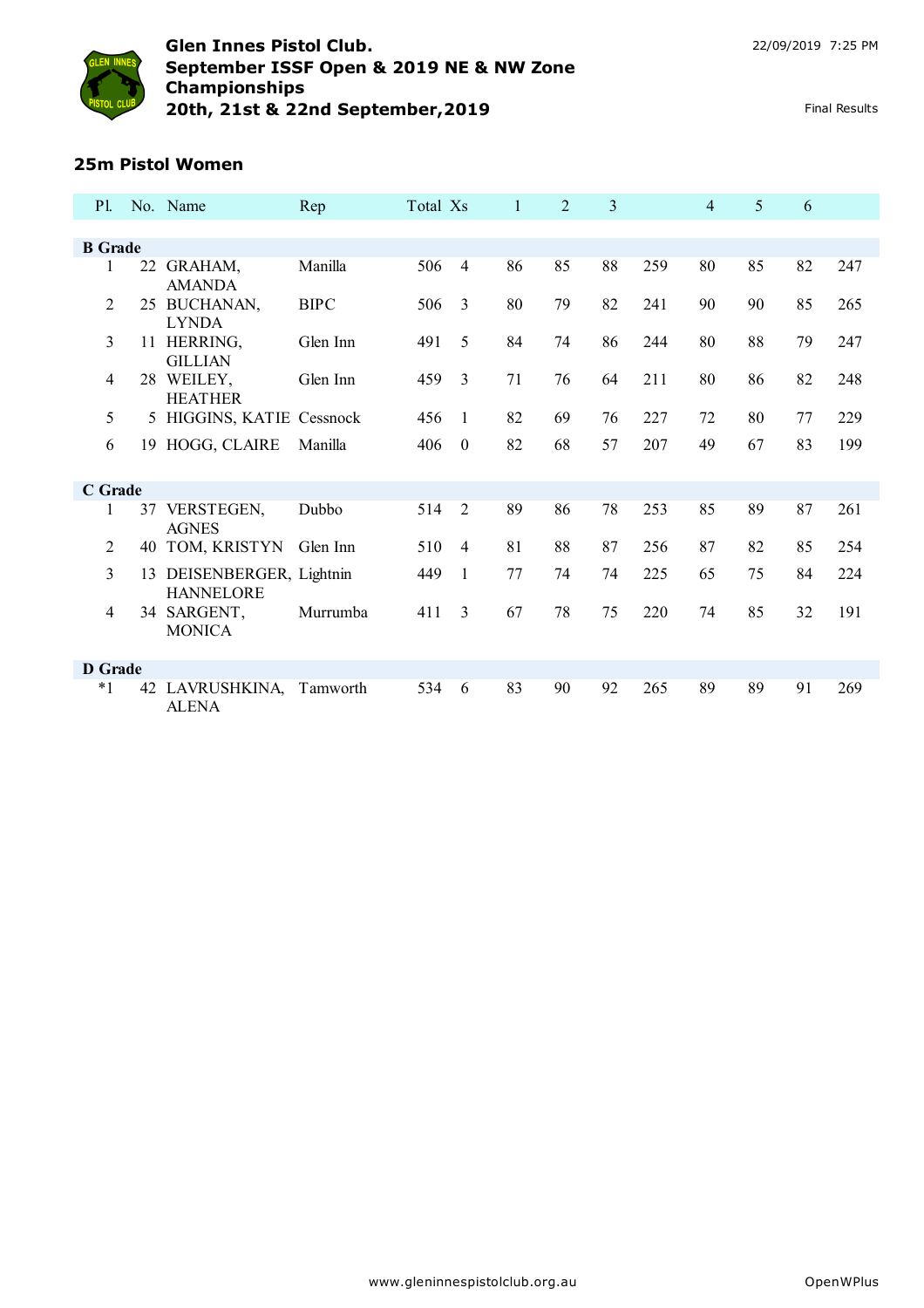

# **10m Air Pistol Women (60)**

| P1             |    | No. Name                          | Rep         | Total Xs |                  | $\mathbf{1}$ | $\overline{2}$ | $\overline{3}$ | $\overline{4}$ | 5  | 6  |
|----------------|----|-----------------------------------|-------------|----------|------------------|--------------|----------------|----------------|----------------|----|----|
|                |    |                                   |             |          |                  |              |                |                |                |    |    |
| <b>B</b> Grade |    |                                   |             |          |                  |              |                |                |                |    |    |
| 1              | 25 | BUCHANAN,<br><b>LYNDA</b>         | <b>BIPC</b> | 536      | $\mathbf{0}$     | 92           | 92             | 87             | 89             | 92 | 84 |
| $\overline{2}$ | 22 | GRAHAM, AMANDA Manilla            |             | 495      | 6                | 70           | 80             | 87             | 85             | 87 | 86 |
| 3              | 11 | HERRING, GILLIAN                  | Glen Inn    | 486      | $\boldsymbol{0}$ | 76           | 81             | 77             | 89             | 81 | 82 |
| <b>DNS</b>     | 19 | HOGG, CLAIRE                      | Manilla     |          |                  |              |                |                |                |    |    |
|                |    |                                   |             |          |                  |              |                |                |                |    |    |
| C Grade        |    |                                   |             |          |                  |              |                |                |                |    |    |
| $*1$           |    | 42 LAVRUSHKINA,<br><b>ALENA</b>   | Tamworth    | 527      | 6                | 88           | 91             | 88             | 87             | 87 | 86 |
| $\overline{2}$ | 40 | TOM, KRISTYN                      | Glen Inn    | 513      | $\theta$         | 86           | 83             | 90             | 81             | 83 | 90 |
| 3              | 37 | VERSTEGEN,<br><b>AGNES</b>        | Dubbo       | 499      | $\boldsymbol{0}$ | 83           | 89             | 83             | 81             | 80 | 83 |
| $\overline{4}$ | 38 | TOM, KERRI                        | Glen Inn    | 494      | $\theta$         | 83           | 86             | 84             | 82             | 79 | 80 |
| 5              | 5  | HIGGINS, KATIE                    | Cessnock    | 492      | $\Omega$         | 87           | 79             | 86             | 81             | 81 | 78 |
| 6              | 13 | DEISENBERGER,<br><b>HANNELORE</b> | Lightnin    | 473      | $\theta$         | 82           | 82             | 81             | 79             | 74 | 75 |
| $\overline{7}$ |    | 28 WEILEY, HEATHER                | Glen Inn    | 434      | $\boldsymbol{0}$ | 79           | 69             | 71             | 76             | 68 | 71 |
|                |    |                                   |             |          |                  |              |                |                |                |    |    |
| <b>D</b> Grade |    |                                   |             |          |                  |              |                |                |                |    |    |
| $*_{1}$        |    | 32 NICAISSE, VALERIE              | Clarence    | 489      | 2                | 84           | 80             | 76             | 83             | 83 | 83 |
| 2              |    | 2 IZARD, BEVERLEY                 | Port Mac    | 440      | 1                | 75           | 76             | 72             | 76             | 72 | 69 |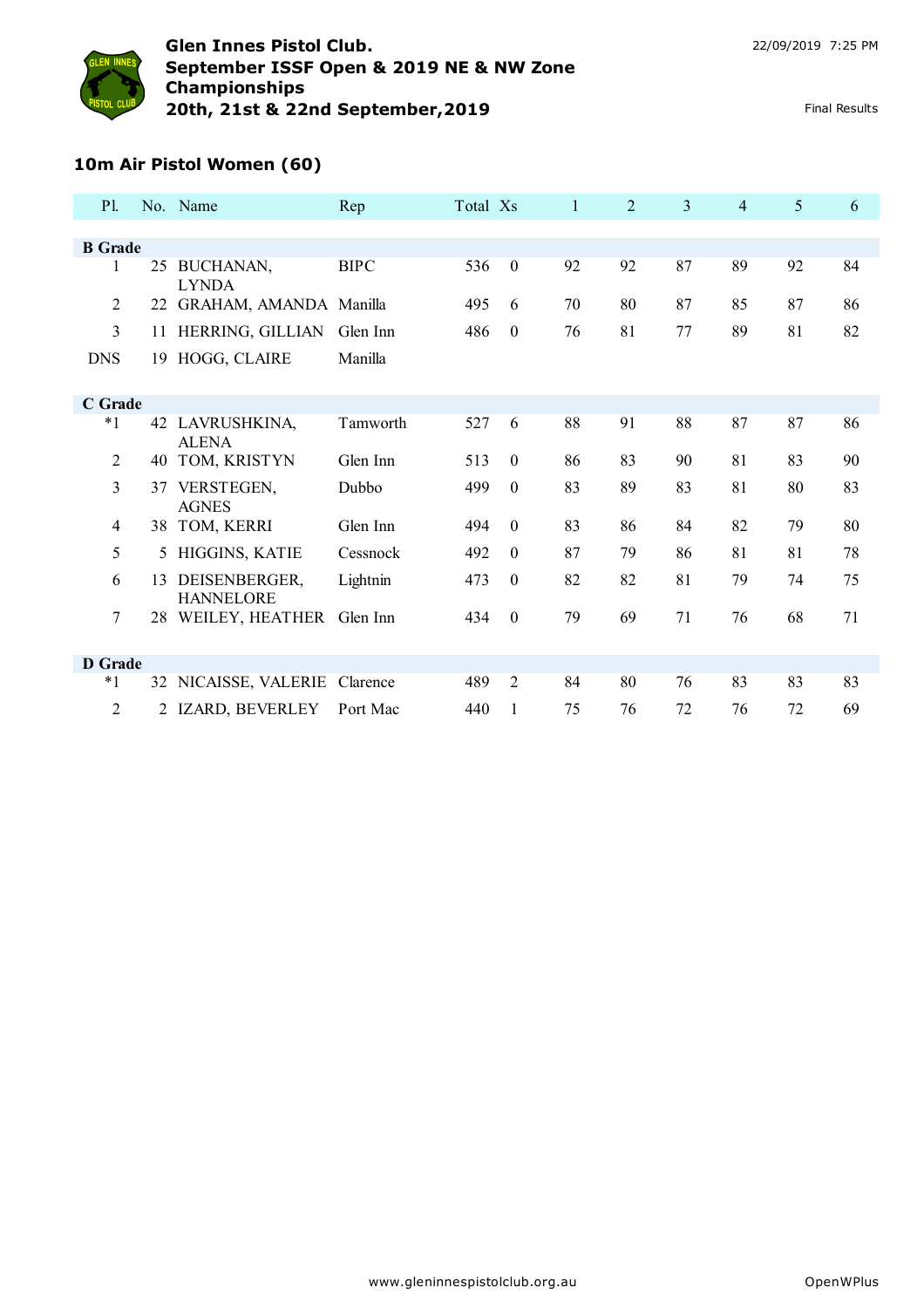

# **25m Pistol Junior**

| P1.     | No. Name                      | Rep      | Total Xs |    | $1 \quad 2 \quad 3$ |        | 4  | $\mathcal{D}$ | $\sigma$ |     |
|---------|-------------------------------|----------|----------|----|---------------------|--------|----|---------------|----------|-----|
| D Grade |                               |          |          |    |                     |        |    |               |          |     |
|         | 6 HARGRAVE,<br><b>CHARLEE</b> | Cessnock | 444 3    | 69 | 75                  | 76 220 | 70 | 78            | 76       | 224 |